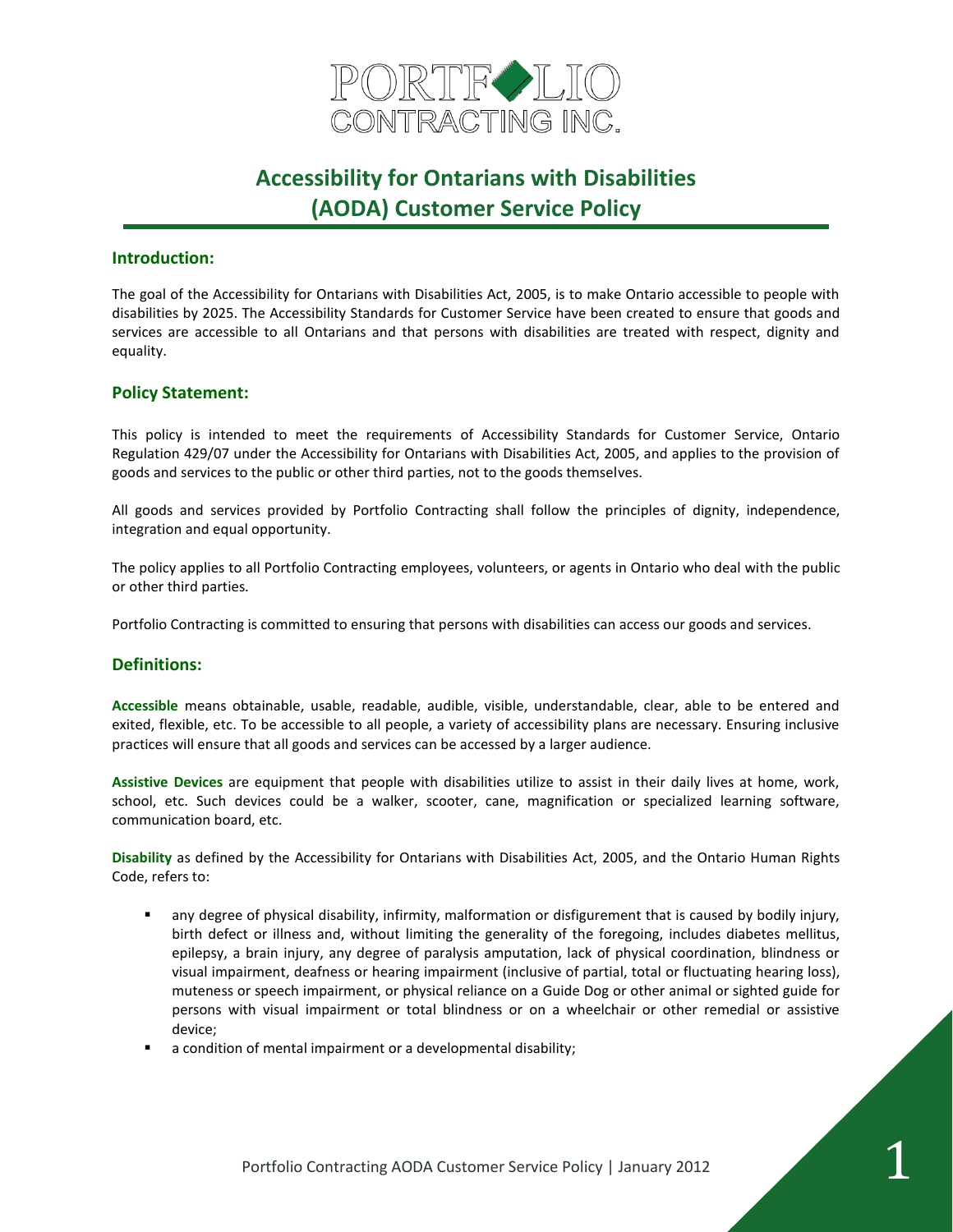

- a learning disability, or a dysfunction in one or more of the processes involved in understanding or using symbols or spoken language, a mental disorder, or
- an injury or disability for which benefits were claimed or received under the insurance plan established under the Workplace Safety and Insurance Act, 1997.

**Guide Dog** is a highly trained working dog that has been trained at one of the facilities listed in Ontario Regulation 58 under the Blind Persons' Rights Act, to provide mobility, safety and increased independence for people who are blind.

**Service Animal** as reflected in Ontario Regulation 429/07, an animal is a service animal for a person with a disability if:

- it is readily apparent that the animal is used by the person for reasons relating to his or her disability; or
- **■** if the person provides a letter from a physician or nurse confirming that the person requires the animal for reasons relating to the disability; or
- if the person provides a valid identification card or training certificate from a recognized service animal training school.

**Support Person** means, in relation to a person with a disability, another person who accompanies him or her to help with communication, mobility, personal care or medical needs or with access to goods or services.

## **General Principles:**

In accordance with the Accessibility Standards for Customer Service, Ontario Regulation 429/07, this policy addresses the following:

- 1. The Provision of Goods and Services to Persons with Disabilities
- 2. The Use of Assistive Devices
- 3. The Use of Guide Dogs and Service Animals
- 4. The Use of Support Persons
- 5. Notice of Service Disruptions
- 6. Customer Feedback
- 7. Training
- 8. Notice of Availability and Format of Required Documents

#### **The Provision of Goods and Services to Persons with Disabilities:**

Portfolio Contracting will make every reasonable effort to ensure that its policies, practices and procedures are consistent with the principles of dignity, independence, integration and equal opportunity by:

- ensuring that all customers receive the same value and quality;
- **■** allowing customers with disabilities to do things in their own ways, at their own pace when accessing goods and services as long as this does not present a safety risk;
- using alternative methods when possible to ensure that customers with disabilities have access to the same services, in the same place and in a similar manner;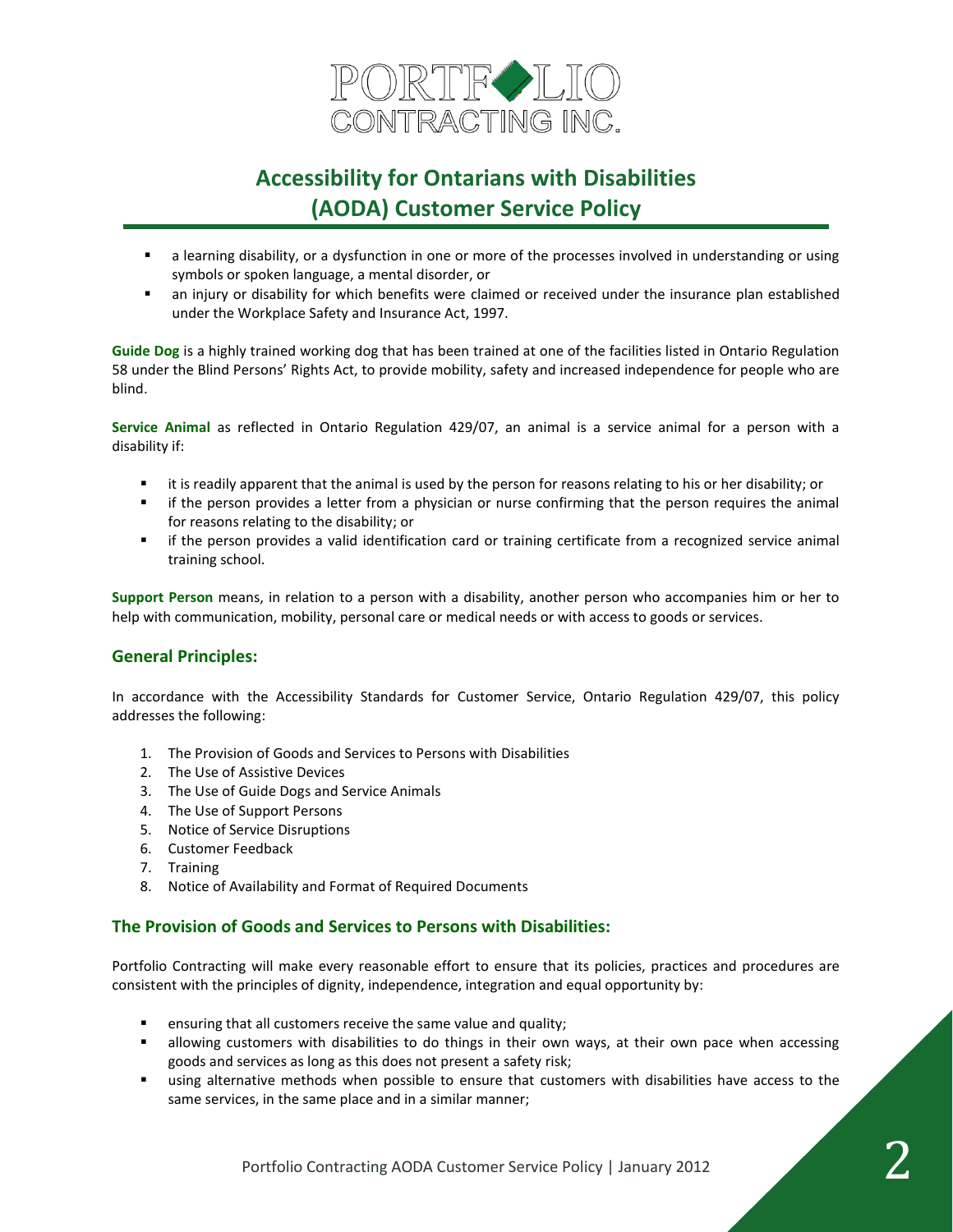

- taking into account individual needs when providing goods and services; and
- communicating in a manner that takes into account the customer's disability.

## **The Use of Assistive Devices:**

Persons with disabilities may use their own assistive devices as required when accessing goods or services provided by Portfolio Contracting.

In cases where the assistive device presents a safety concern or where accessibility might be an issue, other reasonable measures will be used to ensure the access of goods and services. For example, open flames and oxygen tanks cannot be near one another. Therefore, the accommodation of a customer with an oxygen tank may involve ensuring the customer is in a location that would be considered safe for both the customer and business. Or, where elevators are not present and where an individual requires assistive devices for the purposes of mobility, service will be provided in a location that meets the needs of the customer.

### **The Use of Guide Dogs and Service Animals:**

A customer with a disability that is accompanied by a Guide Dog or Service Animal will be allowed access to premises that are open to the public or other third parties unless otherwise excluded by law. If the animal is excluded by law, Portfolio will provide another means of accommodating the person. "No Pet" policies do not apply to Guide Dogs or Service Animals.

There may be rare circumstances where, for reasons of health and safety of another person, allowing a person with a disability to enter premises accompanied by a Guide Dog or Service Animal needs to be considered. Examples of such situations include but are not limited to: a) a shop where chemicals and/or equipment present hazards to other persons and/or to the service animal; and b) where a person is allergic to animals and adversely affected if they are in close proximity to the Guide Dog or Service Animal. In these circumstances, alternate measures will be made available to enable the person with a disability to access the service.

The use and safety of the Guide Dog or Service Animal is the responsibility of the person with a disability. Portfolio is aware that Guide Dogs and Service Animals are usually well trained and well behaved. In the unlikely event that this is not the case, Guide Dogs and Service Animals may be removed from Portfolio's premises after discussion with the user for anyone to the following reasons:

- Disruptive or aggressive behaviour; such as growling or other signs of threatening or aggressive behavior. **PLEASE NOTE:** If the Guide Dog in this case is a Seizure Response Dog - this is an expected response from the animal when assisting the person with a disability.
- Causing damage; including causing damage to any person or property.
- Poor health; such as a contagious disease where the animal risks spreading the disease to others.

Some municipalities exclude certain animals from their jurisdictions. Depending on the specifics of the by-law, this may give reason for Portfolio to exclude certain Service Animals from its premises.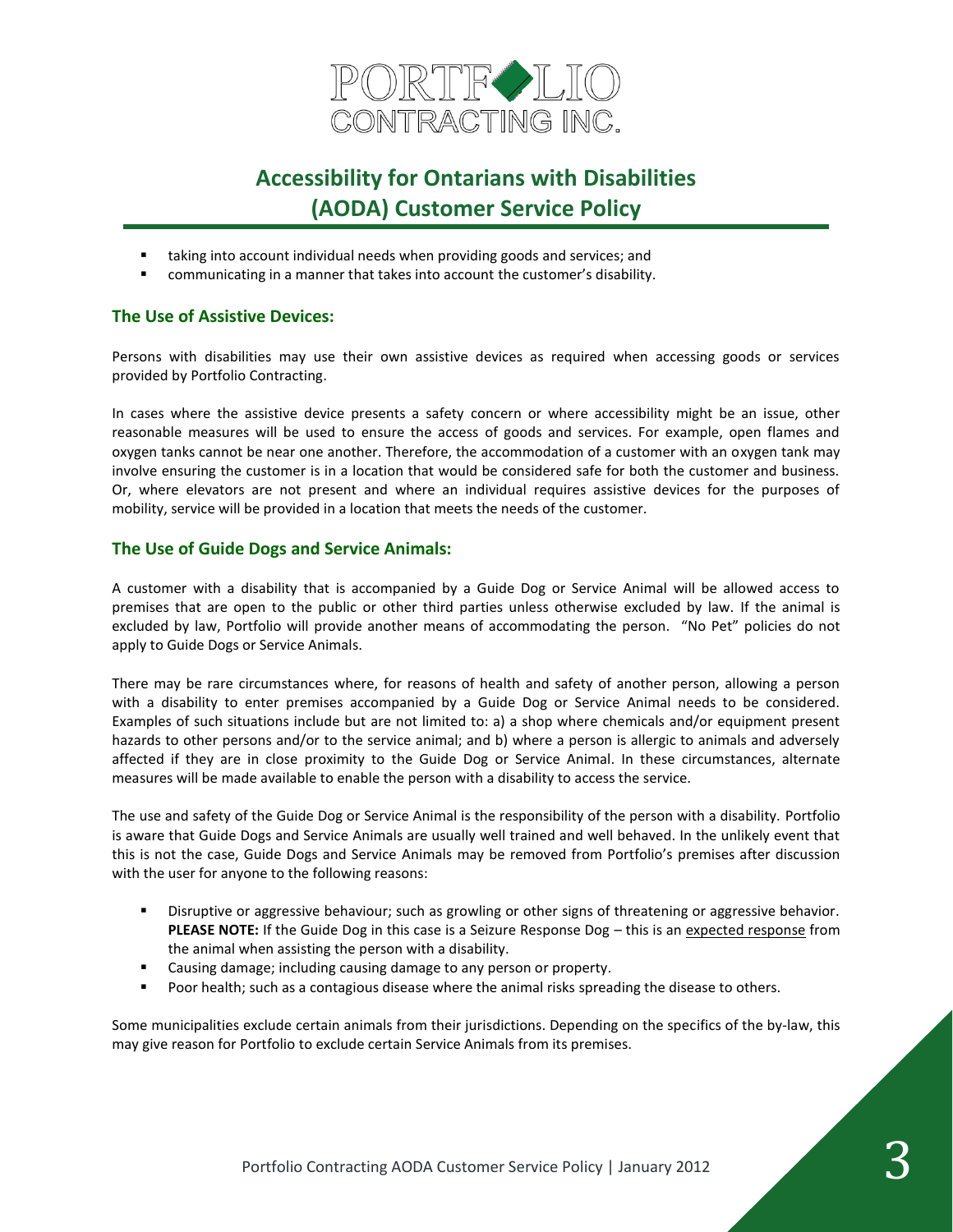

## **The Use of Support Persons:**

Portfolio Contracting is committed to welcoming people with disabilities who are accompanied by a support person. Any person with a disability who is accompanied by a support person will be allowed to enter public and third party areas of the premise to which they would normally have access to with his or her support person. At no time will a person with a disability who is accompanied by a support person be prevented from having access to his or her support person while on the premises.

When addressing a person with a disability who is accompanied by a support person, employees will communicate directly with the person with a disability. If confidential/personal information is being exchanged and the person with a disability requests to discuss the information in private, the request will be accommodated and the support person asked to wait in another area.

A support person is required to abide by the same rules and regulations as any other person on the premises. For example, both the person with a disability and his/her support person may both be expected to sign-in a log book when entering our premises.

A support person will not be required to pay admission/fees for services provided to a person with a disability unless they are also a recipient of the service.

## **Notice of Service Disruptions:**

Service disruptions may occur due to reasons that may or may not be within the control or knowledge of Portfolio Contracting. In the event of any temporary disruptions to facilities or services that customer's with disabilities rely on to access or use Portfolio's goods or services, reasonable efforts will be made to provide advance notice. In some circumstances such as in the situation of unplanned temporary disruptions, advance notice may not be possible.

Notices will be placed in a conspicuous place on the premise and in a format that considers the types of disabilities of persons who use the disrupted service. For example, a notice of disruption for an elevator will be placed at a height that would be at the line of vision for an individual using a wheelchair.

#### **Customer Feedback:**

Portfolio Contracting is committed to providing fair and equal access to our premise, facilities and services for everyone, including persons with disabilities. Feedback or complaints about the delivery of goods and services from persons with disabilities may be given in person, by telephone/TTY, in writing, electronically or through other methods. Please direct your feedback to HR Manager [info@portfolio-contracting.com](mailto:info@portfolio-contracting.com) or [www.portfolio](http://www.portfolio-contracting.com/contact.html)[contracting.com/contact.html](http://www.portfolio-contracting.com/contact.html) also, you may call 905-760-8542 or Fax 905-760-2855.

All feedback will be tracked and monitored to ensure the client has received a timely response.